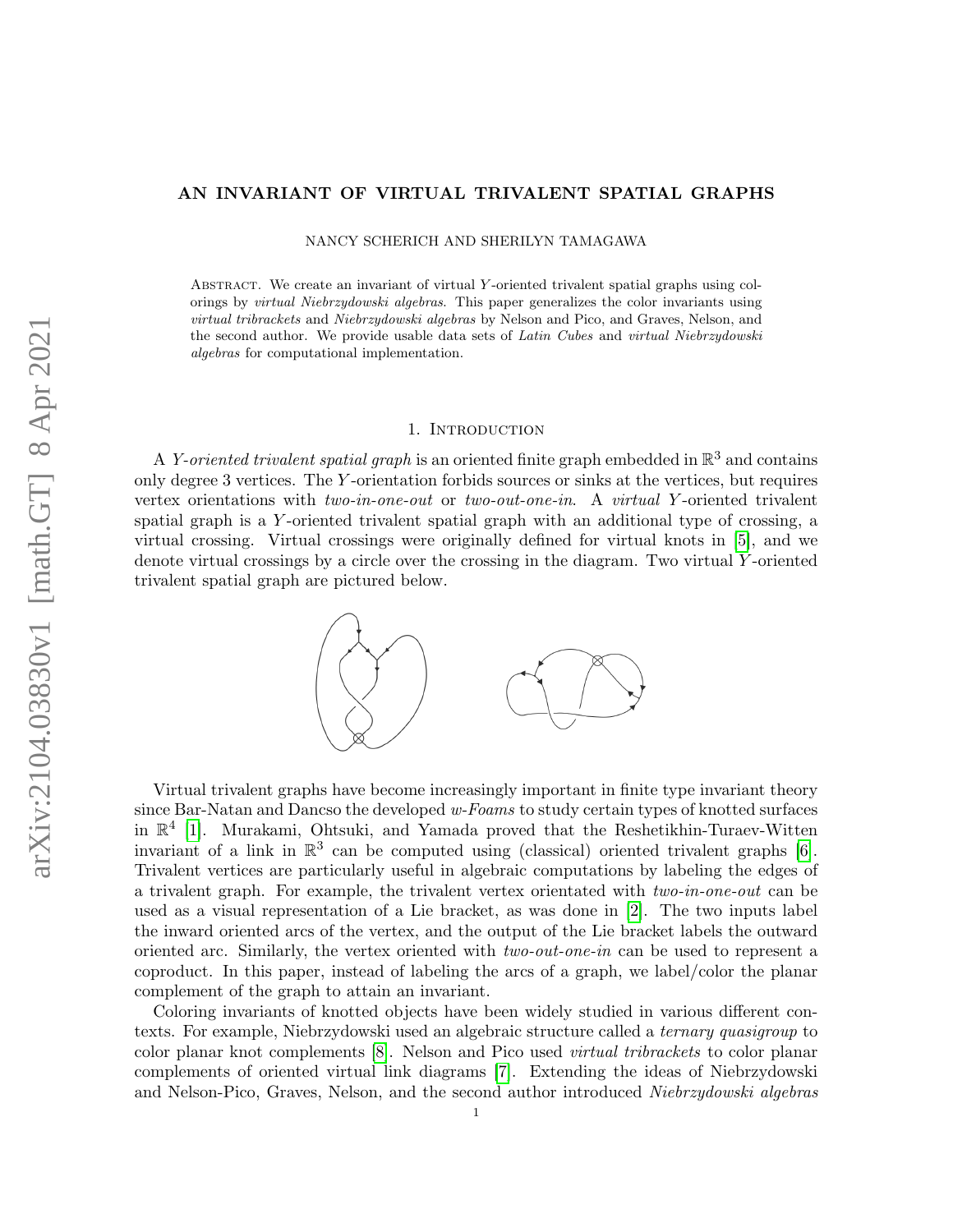### 2 NANCY SCHERICH AND SHERILYN TAMAGAWA

to color planar complements of Y-oriented trivalent spatial graphs  $[4]$ . In this paper, we combine the notions of a virtual tribracket and a Niebrzydowski algebra to get a virtual Niebrzydowski algebra. We can color the planar complements of virtual Y -oriented trivalent spatial graphs by a virtual Niebrzydowski algebra. We prove that the number of colorings of a graph by a virtual Niebrzydowski algebra is an invariant of the graph.

*Organization of the paper.* In Section [2,](#page-1-0) we discuss the virtual Y-oriented Reidemesiter moves for virtual Y -oriented trivalent spatial graphs. Section [3](#page-2-0) reviews virtual tribrackets, Niebrzydowski algebras, and introduces virtual Niebrzydowski algebras. We also prove our main result in Section [3.](#page-2-0) Much of the work in this paper is computational, and in Section [4](#page-5-0) we share the computational results and give links to usable data sets.

Acknowledgments. The authors would like to thank Sam Nelson for suggesting this project. The first author was partially supported by the NSERC grant RGPIN-2018-04350.

# 2. virtual Y-oriented Reidemeister Moves

<span id="page-1-0"></span>Graves, Nelson and the second author found a generating set of Y -oriented Reidemeister moves for Y -oriented trivalent spatial graphs [\[4\]](#page-7-6). Flemming and Mellor studied virtual graphs with arbitrary degree and found a generating set of virtual graph Reidemsieter moves in [\[3\]](#page-7-7). Combining the results of Graves, Nelson and the second author, and Flemming-Mellor, we can get a complete list of Reidemeister moves for Y -oriented trivalent spatial graphs. Any set of generating Reidemeister moves for virtual knots (aka virtual Reidemeister moves) together with the moves in Figure [1](#page-1-1) form a generating set of Y-oriented Reidemeister moves for virtual Y -oriented trivalent spatial graphs.

<span id="page-1-1"></span>

FIGURE 1. A subset of the virtual Y-oriented Reidemeister moves

Notice, the virtual generalization of the R4 move is a forbidden move, and is not considered part of our virtual Y -oriented Reidemeister move list.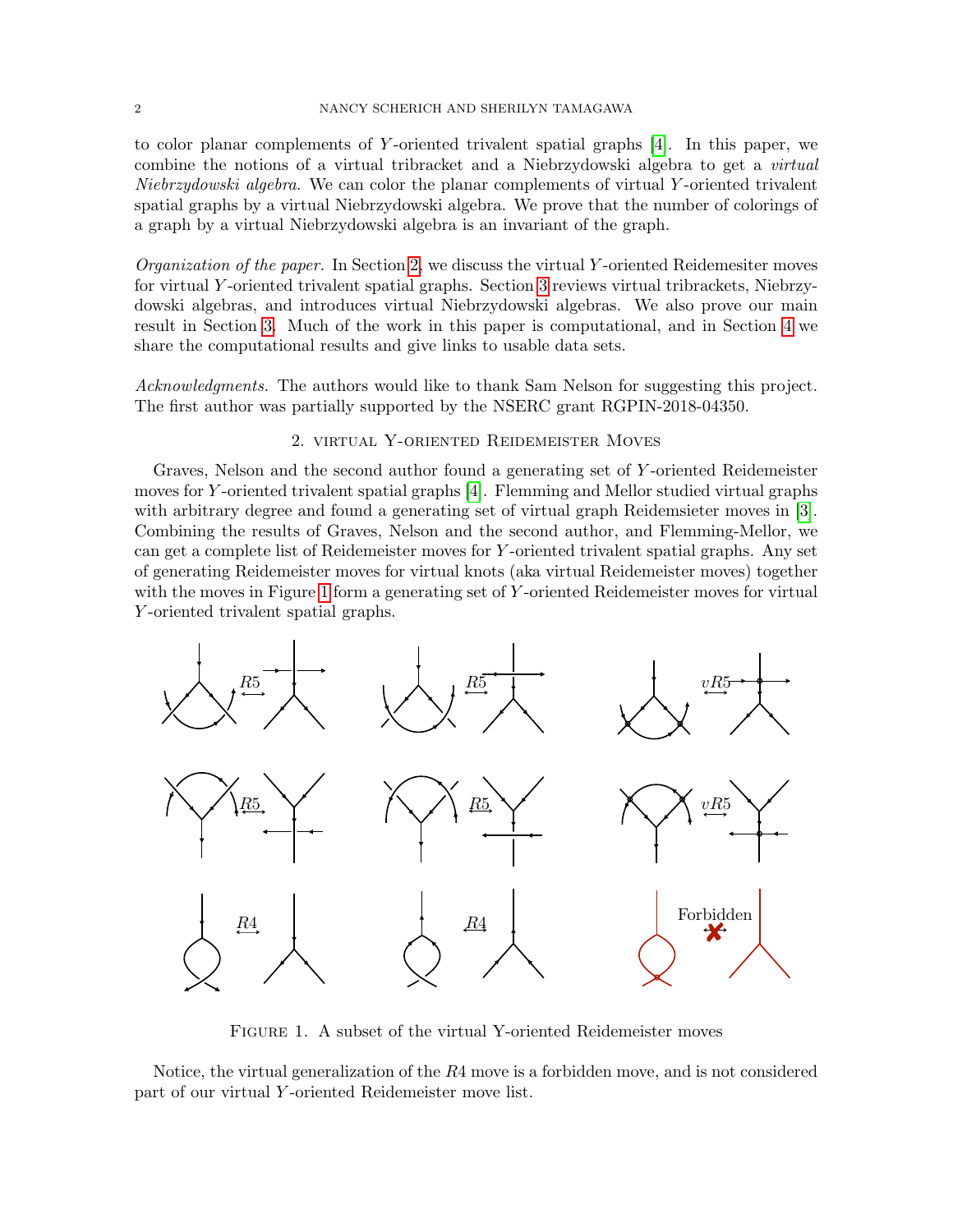<span id="page-2-1"></span>

Figure 2. A graphical interpretation on how to color planar complements of diagrams with virtual tribrackets and Niebrzydowski algebras to.

# 3. Virtual Tribrackets and Virtual Niebrzydowski Algebras

<span id="page-2-0"></span>Virtual tribrackets were first introduced by Nelson and Pico in [\[7\]](#page-7-5). We restate their definition here, as we will use it to later define virtual Niebrzydowski algebras.

<span id="page-2-2"></span>**Definition 3.1.** (Nelson-Pico) A **virtual tribracket** on a set X is two ternary operations  $[,,], \langle , , \rangle : X \times X \times X \to X$  which satisfy the following rules.

- (1) In the equations  $[a, b, c] = d$  and  $\langle a, b, c \rangle = d$ , any three of the four  $\{a, b, c, d\}$  determines the fourth.
- (2) For all  $a, b, c, d \in X$  we have
	- (a)  $[a, b, [b, c, d]] = [a, [a, b, c], [[a, b, c], c, d]]$  (III.i) (b)  $[[a, b, c], c, d] = [[a, b, [b, c, d]]], [b, c, d], d]$  (III.ii)  $(c) \langle a, \langle a, b, c \rangle, c \rangle = b$  (vII) (d)  $\langle a, b, \langle b, c, d \rangle \rangle = \langle a, \langle a, b, c \rangle, \langle \langle a, b, c \rangle, c, d \rangle$  (vIII.i) (e)  $\langle \langle a, b, c \rangle, c, d \rangle = \langle \langle a, b, \langle b, c, d \rangle, \langle b, c, d \rangle, d \rangle$  (vIII.ii) (f)  $[\langle a, b, c \rangle, c, d] = \langle [a, b, \langle b, c, d \rangle], \langle b, c, d \rangle, d \rangle$  (m.i)
	- (g)  $[a, b, \langle b, c, d \rangle] = \langle a, \langle a, b, c \rangle, [\langle a, b, c \rangle, c, d] \rangle$  (m.ii)

The axioms of a virtual tribracket are derived from the virtual Reidemeister moves and can be interpreted as instructions for how to color the planar complement of a virtual link diagram, see Figure [2.](#page-2-1) Nelson and Pico proved that the number of colorings of the planar complement of an oriented virtual link diagram by a virtual tribracket is an integer-valued invariant for virtual links [\[7\]](#page-7-5).

Graves, Nelson, and the second author introduced the *Niebrzydowski algebras* as a tool to study Y -oriented trivalent spatial graphs [\[4\]](#page-7-6). In a similar manner to the tribracket coloring invariant, one can also color the planar complement of a Y -oriented trivalent spatial graph with Niebrzydowski algebras to get an invariant Y-oriented trivalent spatial graphs, see Figure [2.](#page-2-1)

<span id="page-2-3"></span>**Definition 3.2.** (Graves-Nelson-Tamagawa) Let X be a set with a tribracket operation  $[,$  $X \times X \times X \rightarrow X$  and a partialy defined product a,  $b \mapsto ab$ . X is a **Niebrzydowski algebra** if the following conditions are satisfied

- (1) Any two of the three  $\{a, b, c\}$  in ab  $=c$  determines the third,
- (2) Any three of the four  $\{a, b, c, d\}$  in  $[a, b, c] = d$  determines the fourth,

| (3) For all $a, b, c, d \in X$ ,                            |          |
|-------------------------------------------------------------|----------|
| $(a)$ [a, ab, b] = ab                                       | (R4)     |
| (b) $[a, b, [b, c, d]] = [a, [a, b, c], [[a, b, c], c, d]]$ | (III.i)  |
| (c) $[a, b, c], c, d] = [[a, b, [b, c, d]]], [b, c, d], d]$ | (III.ii) |
| (d) $a[a, b, c] = [a, b, bc]$                               | (R5.1)   |
| (e) $[a, b, c] = [[a, b, bc], bc, c]$                       | (R5.2)   |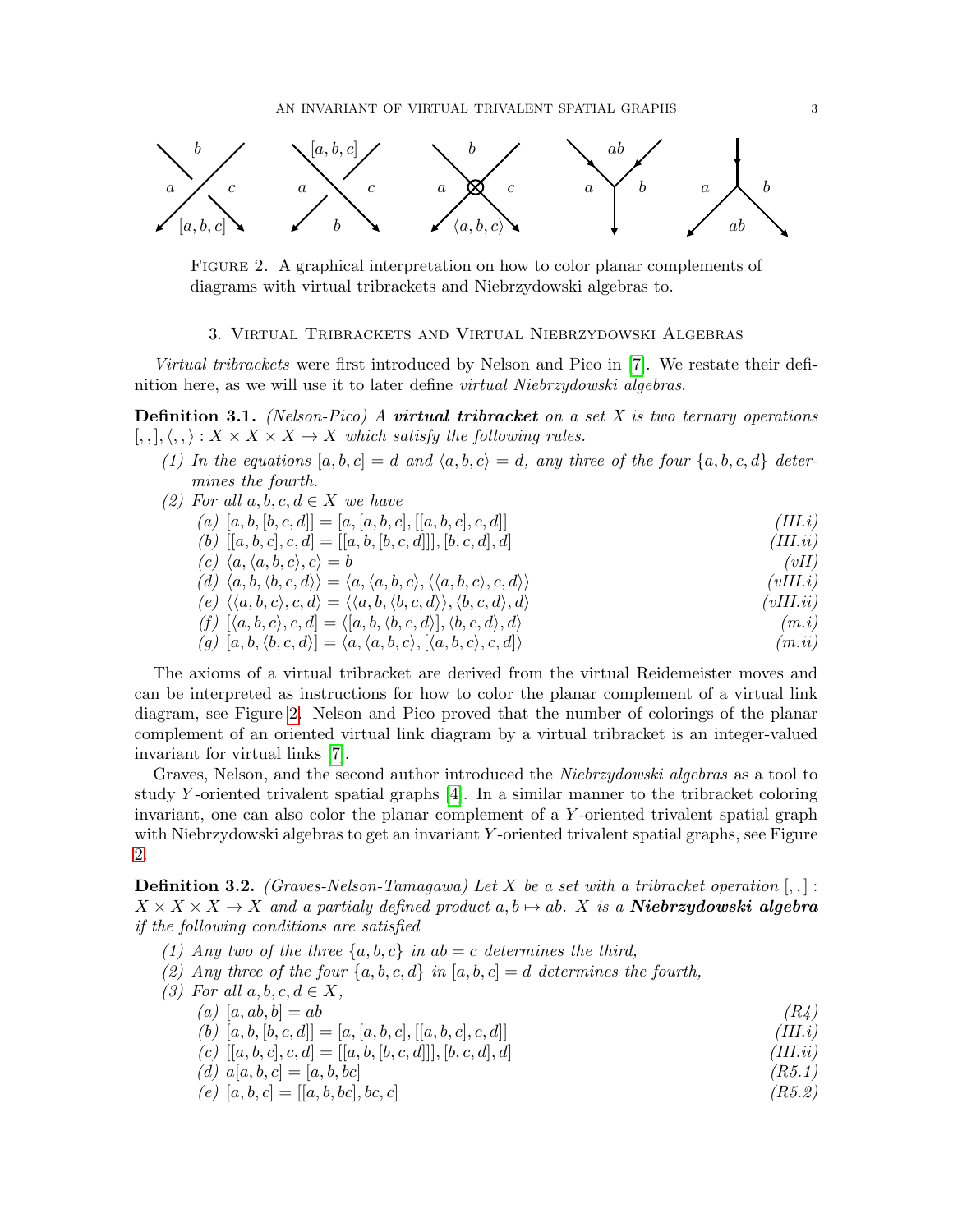#### 4 NANCY SCHERICH AND SHERILYN TAMAGAWA

(f) 
$$
[a, b, c]c = [ab, b, c]
$$
  
\n(g)  $[a, b, c] = [a, ab, [ab, b, c]]$   
\n(R5.3)  
\n(R5.4)

The name algebra is slightly misleading. The Niebrzydowski algebras are not algebras in the sense of a module with multiplication. But instead, these Niebrzydowski algebras are like an algebra of the tribracket by adding a multiplication to the existing tribracket structure.

The product in a Niebrzydowski algebra needs only to be partially defined. This restricts the colorings of a planar complement of the graph to only include colorings that give rise to defined products. For example, if  $ab$  is not defined, then  $a$  and  $b$  cannot color regions of either side of a trivalent edge.



In the definition of Niebrzydowski algebra, the relations R4 and R5.1, R5.2, R5.3, R5.4 are derived the R4 and R5 Y -oriented Reidemeister moves. Coloring the planar complement of the arcs of the graph using the coloring rules in Figure [2](#page-2-1) give the relations  $R_4$ ,  $R_5$ ,  $R_5$ ,  $R_5$ ,  $R_5$ ,  $R_5$ ,  $R_5$ R5.3, and R5.4. For more details, see Section 3 of [\[4\]](#page-7-6).

In this paper, we combine the ideas of virtual tribrackets and Niebrzydowski algebras to get a virtual Niebrzydowski algebra. We can color the regions of the planar complement of virtual Y -oriented trivalent spatial graph to obtain an invariant that generalizes both the tribracket and Niebrzydowski algebra color invariants.

**Definition 3.3.** A virtual Niebrzydowski algebra is a set  $X$  with virtual tribracket given by  $[, ,\]$  and  $\langle , ,\rangle$ , a partially defined product · which maps  $a, b \mapsto ab$ , and satisfies the following conditions:

- (1) [,] and  $\langle$ ,  $\rangle$  are a virtual tribracket as in Definition [3.1,](#page-2-2)
- (2) X together with  $\vert , \vert$  and the product  $\cdot$  is a Niebrzydowski algebra as in Definition [3.2,](#page-2-3)
- (3) For all  $a, b, c \in X$ 
	- (a)  $a\langle a, b, c \rangle = \langle a, b, bc \rangle$  (vR5.1)
	- (b)  $\langle \langle a, b, bc \rangle, bc, c \rangle = \langle a, b, c \rangle$  (vR5.2)
	- (c)  $\langle a, b, c \rangle c = \langle ab, b, c \rangle$  (vR5.3)
	- (d)  $\langle a, ab, \langle ab, b, c \rangle \rangle = \langle a, b, c \rangle$  (vR5.4)

<span id="page-3-0"></span>**Example 3.4.** Here is an example of virtual Niebrzydowski algebras on the set  $X = \{1, 2, 3\}$ . The tribracket and multiplication structures are given in tables. For example, to determine  $[a, b, c]$ , take the the b, c-entry of the a'th matrix in [,].

|  |  |  | $[,]:\left[\begin{array}{ccc} 1 & 2 & 3 \\ 3 & 1 & 2 \\ 2 & 3 & 1 \end{array}\right],\left[\begin{array}{ccc} 2 & 3 & 1 \\ 1 & 2 & 3 \\ 3 & 1 & 2 \end{array}\right],\left[\begin{array}{ccc} 3 & 1 & 2 \\ 2 & 3 & 1 \\ 1 & 2 & 3 \end{array}\right]$                |  |  |  | $\cdot : \left[ \begin{array}{ccc} 1 & 3 & 2 \\ 3 & 2 & 1 \\ 2 & 1 & 3 \end{array} \right]$ |  |
|--|--|--|----------------------------------------------------------------------------------------------------------------------------------------------------------------------------------------------------------------------------------------------------------------------|--|--|--|---------------------------------------------------------------------------------------------|--|
|  |  |  | $\langle,\rangle:\left[\begin{array}{cccc} 1 & 2 & 3 \\ 3 & 1 & 2 \\ 2 & 3 & 1 \end{array}\right],\left[\begin{array}{cccc} 2 & 3 & 1 \\ 1 & 2 & 3 \\ 3 & 1 & 2 \end{array}\right],\left[\begin{array}{cccc} 3 & 1 & 2 \\ 2 & 3 & 1 \\ 1 & 2 & 3 \end{array}\right]$ |  |  |  |                                                                                             |  |

Like the virtual tribrackets in [\[7\]](#page-7-5), and Niebrzydowski algebras in [\[4\]](#page-7-6), the equations in the definition of the virtual Niebrzydowski algebra are derived from the set colorings of the planar complements projections of virtual Y -oriented Reidemseister moves. Figure [2](#page-2-1) shows how to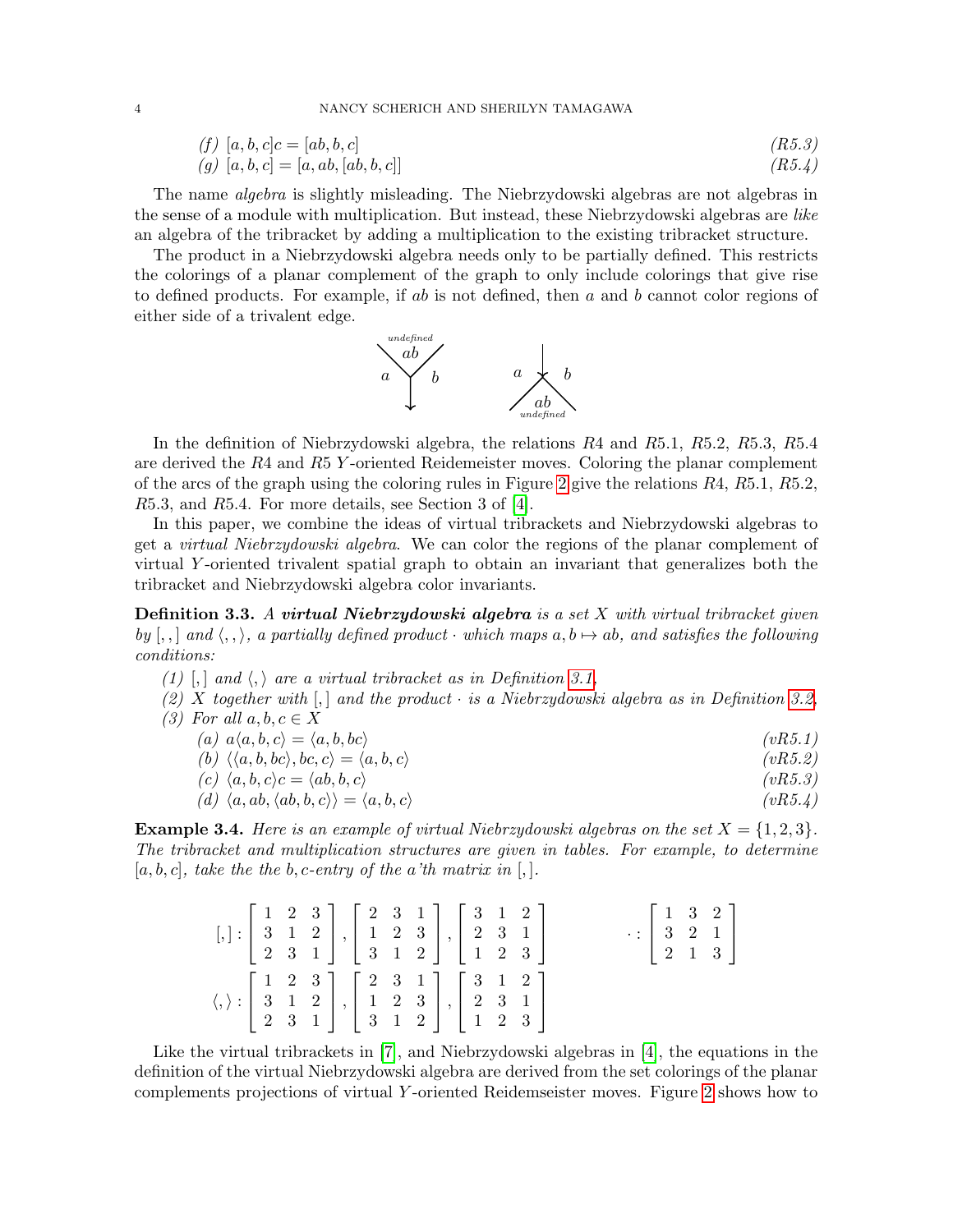<span id="page-4-0"></span>

Figure 3. Two virtual Y -oriented Reidemseister moves which describe the virtual Niebrzydowski algebra relations  $vR5.1, vR5.2, vR5.3$ , and  $vR5.4$ .

color regions of the planar complements of graphs using the tribracket and product structure of a virtual Niebrzydowski algebra.

As proved by Nelson and Pico, the number of colorings of a virtual knot by a virtual tribracket is an invariant of virtual knots [\[7\]](#page-7-5). That is, the axioms of virtual tribrackets are derived from, and hence preserve, the virtual Reidemeister moves. Similarly, Graves, Nelson, and the second author proved that the number of Niebrzydowski algebra colorings of the planar complement of a Y-oriented trivalent spatial graph is an invariant of Y-oriented trivalent spatial graphs [\[4\]](#page-7-6). That is, all of the (classical) Y -oriented Reidemesiter moves and the classical Reidemeister moves are preserved by the axioms of an Niebrzydowski algebra. Virtual Niebrzydowski algebras are Niebrzydowski algebras with an extra virtual tribracket. Combining the two results for tribrackets and Niebrzydowski algebras, to show that the number of colorings of a virtual Y -oriented trivalent spatial graph by a virtual Niebrzydowski algebra is an invariant, we only need to check that the two virtual Y -oriented Reidemeister moves  $(vR5)$  are preserved under these colorings.

Figure [3](#page-4-0) shows the two orientations of the virtual Y-oriented Reidemsieter move  $vR5$ colored according to the rules of the product  $\cdot$  and tribracket  $\langle , , \rangle$ . In the definition of a virtual Niebrzydowski algebra, axioms  $vR5.1$  and  $vR5.2$  can be seen by equating the two blue and two red quantities in the top diagrams in Figure [3.](#page-4-0) Axiom  $vR5.4$  can be seen by equating the two red quantities in the bottom diagrams in Figure [3.](#page-4-0) By equating the blue quatities in the bottom diagram of Figure [3,](#page-4-0) we get the equation  $\langle a, ab, \langle ab, b, c \rangle \rangle_c = \langle ab, b, c \rangle$ . By subsituting  $\langle a, ab, \langle ab, b, c \rangle \rangle = \langle a, b, c \rangle$  from axiom vR5.4, we get vR5.3.

Then by construction, we have the following theorem.

**Theorem 3.5.** Let X be a virtual Niebrzydowski algebra and  $\Gamma$  a virtual Y-oriented trivalent spatial graph. The number  $\Phi_X(\Gamma)$  of X-colorings of the planar complement of  $\Gamma$  is invariant under the virtual Y -oriented Reidemeister moves, and is therefore an integer-valued invariant of virtual Y -oriented trivalent spatial graphs.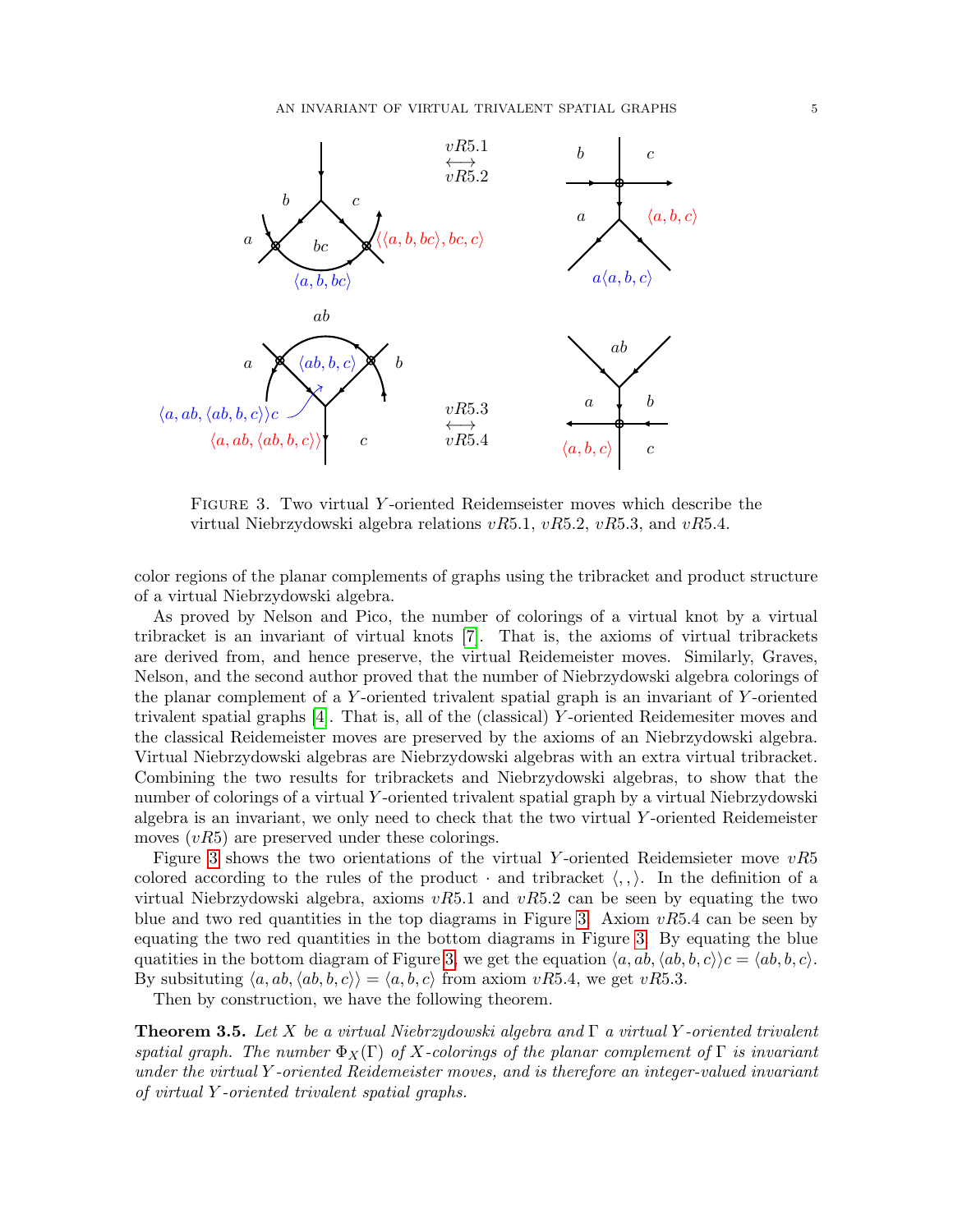**Example 3.6.** Let  $\mathcal{N}_4$  be the virtual Niebrzydowski algebra on the set  $X = \{1, 2, 3, 4\}$  with the following tribracket and multiplicative structures.

|                                                                                                                                                                                                                                                                                                                                                                                                       |  |  |  |  |  |  |  |  |  | $[,]:\left[\begin{array}{cccc c}1&2&3&4\\2&1&4&3\\3&4&1&2\\4&3&2&1\end{array}\right],\left[\begin{array}{cccc c}2&1&4&3\\1&2&3&4\\4&3&2&1\\3&4&1&2\end{array}\right],\left[\begin{array}{cccc c}3&4&1&2\\4&3&2&1\\1&2&3&4\\2&1&4&3\end{array}\right],\left[\begin{array}{cccc c}4&3&2&1\\3&4&1&2\\2&1&4&3\\1&2&3&4\end{array}\right]\;\cdot:\left[\begin{array}{cccc c}3&-&-&1\\-&4$ |  |  |  |
|-------------------------------------------------------------------------------------------------------------------------------------------------------------------------------------------------------------------------------------------------------------------------------------------------------------------------------------------------------------------------------------------------------|--|--|--|--|--|--|--|--|--|--------------------------------------------------------------------------------------------------------------------------------------------------------------------------------------------------------------------------------------------------------------------------------------------------------------------------------------------------------------------------------------|--|--|--|
| $\langle,\rangle:\left[\begin{array}{cccc} 1 & 2 & 3 & 4 \\ 4 & 1 & 2 & 3 \\ 3 & 4 & 1 & 2 \end{array}\right],\left[\begin{array}{cccc} 2 & 3 & 4 & 1 \\ 1 & 2 & 3 & 4 \\ 4 & 1 & 2 & 3 \end{array}\right],\left[\begin{array}{cccc} 3 & 4 & 1 & 2 \\ 2 & 3 & 4 & 1 \\ 1 & 2 & 3 & 4 \end{array}\right],\left[\begin{array}{cccc} 4 & 1 & 2 & 3 \\ 3 & 4 & 1 & 2 \\ 2 & 3 & 4 & 1 \end{array}\right]$ |  |  |  |  |  |  |  |  |  |                                                                                                                                                                                                                                                                                                                                                                                      |  |  |  |

<span id="page-5-1"></span>For this Niebrzydowski algebra, the product is partially defined. This partial definition restricts the number of  $N_4$ -colorings of regions bound by a trivalent vertex. Figure [4](#page-5-1) shows the eight possible  $\mathcal{N}_4$ -colorings of a specific subgraph with two concatenated trivalent vertices.



FIGURE 4. The 8 possible  $\mathcal{N}_4$ -colorings of a subgraph with two concatenated trivalent vertices.

In Figure [5,](#page-6-0) we show all possible  $\mathcal{N}_4$ -colorings of four different virtual Y-oriented trivalent spatial graphs, all of which contain the subgraph of two concatenated trivalent vertices from Figure [4.](#page-5-1) The graph in Figure [5A](#page-6-0) has 5 possible colorings, the graph in Figure [5B](#page-6-0) has 1 possible coloring, the graph in Figure [5C](#page-6-0) has 5 possible colorings, and the graph in Figure [5D](#page-6-0) has no colorings. Thus, using the virtual N iebrzydowski algebra coloring invariant for  $\mathcal{N}_4$ , we can distinguish the graphs in A, B, and D, and graphs in B, C, and D, but we cannot distinguish the graph in  $A$  from  $C$ . Notice that while graphs in  $A$  and  $C$  have the same number of colorings, they admit a different set of colorings. Unfortunately the set of colorings is not an invariant, but only the number of colorings is invariant.

### 4. COMPUTATION

<span id="page-5-0"></span>An  $n \times n$  Latin Square is an  $n \times n$  array filled with n different symbols, each occurring exactly once in each row and exactly once in each column. Let  $X$  be a set with  $n$  elements and  $N$  a virtual Niebrzydowski algebra on X. Condition (1) in Definition [3.2](#page-2-3) of a Niebrzydowski algebra says for any two of the three  $\{a, b, c\} \subseteq X$  in the equation  $a \cdot b = c$  determines the third. This condition requires that any multiplication table for the product operation must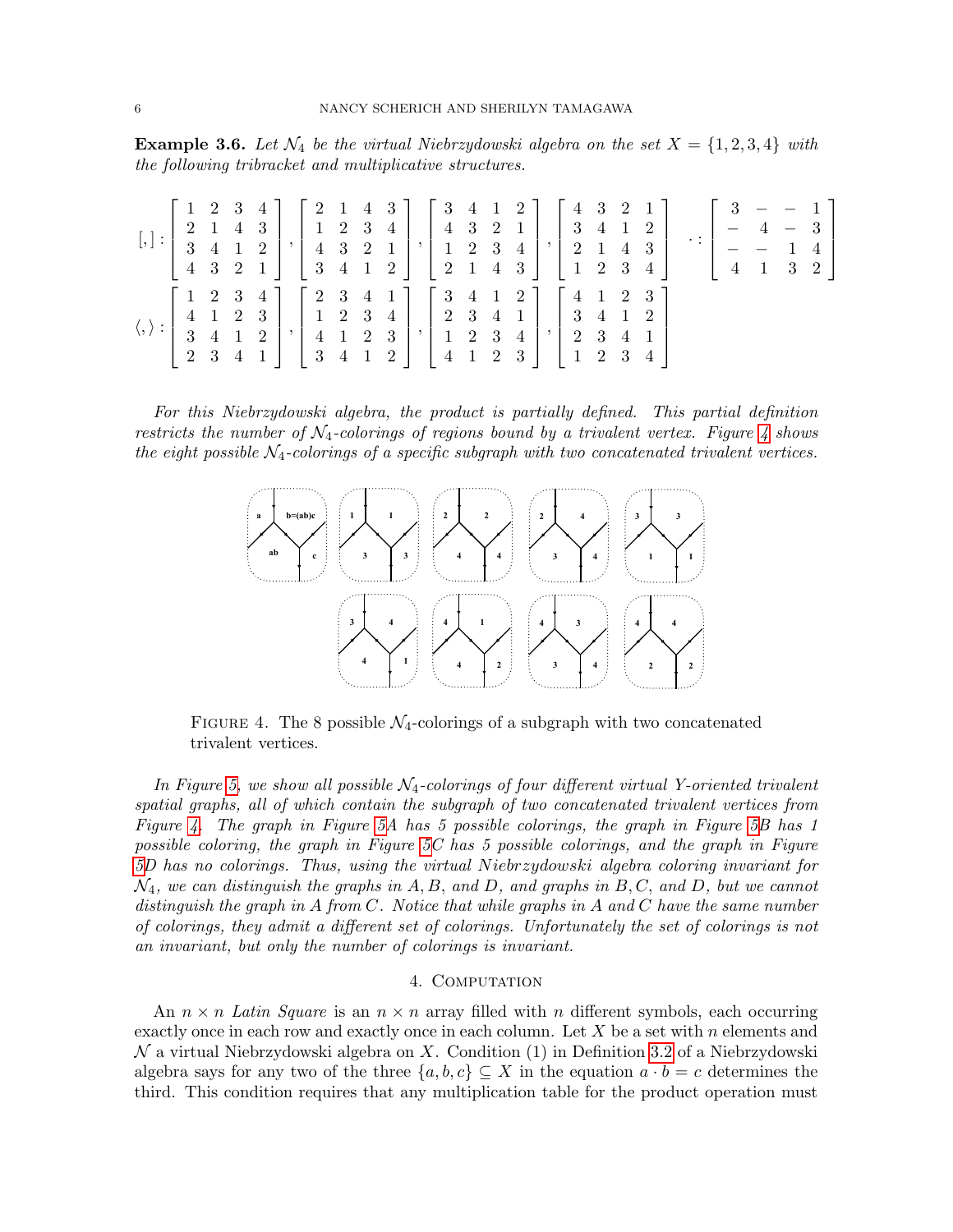<span id="page-6-0"></span>

Figure 5. This figure shows all possible colorings of four different virtual Y-oriented trivalent spatial graphs colored by the  $\mathcal{N}_4$  virtual Niebrzydowski algebra.

be a Latin Square. Similarly, an  $n \times n \times n$  Latin Cube is an  $n \times n \times n$  cube array filled with n different symbols, each occurring exactly once in each row, exactly once in each column, and exactly once in each vertical dimension. Condition (1) in Definition [3.1](#page-2-2) of a virtual tribracket requires that any multiplication tables for the virtual tribracket operation must be an  $n \times n \times n$  Latin Cube.

For the  $3 \times 3$  case, there 12 Latin Squares and 24 Latin Cubes. These numbers can be verified in the Online Encyclopedia of Integer Sequences. There is a reduced form for Latin Squares and Cubes which we have not considered in this paper, but amount to permutations of the entries, rows and columns in a square or cube, and ultimately a permutation of the colors of a colored knot complement. For the interested reader, we computed a list of all  $3 \times 3$  Latin Square and Latin Cubes. Of these cubes, 12 satisfy the [,]-relations, 6 satisfy the  $\langle$ ,  $\rangle$ -relations, and there are 24 pairs of tribrackets  $([, ], \langle , \rangle)$  that satisfy the mixed relations  $m.i$  and  $m.i$ . There is exactly 1 virtual Niebrzydowski algebra on a set with three elements with a fully defined product  $\cdot$  table, which is the shown Example [3.4.](#page-3-0) Usable files with these lists, and all of our computations, can be found in our GitHub repository in [\[9\]](#page-7-8).

We also computed all 576 distinct  $4 \times 4$  Latin Squares, as well as all 55,296  $4 \times 4 \times 4$ 4 Latin Cubes. Using these computational means, we can show there are exactly 1080 compatible  $4 \times 4 \times 4$  Latin Cubes that satisfy all of the virtual tribracket relations. We proved computationally that there do not exist any virtual Niebrzydowski algebras on a set X with 4 elements with with partial products containing 0-5 undefined entries. We computed a list of all the possible virtual Niebrzydowski algebras on a set X with 4 elements with a partial product containing exactly 6 undefined entries. There are exactly 368 of these virtual Niebrzydowski algebras.